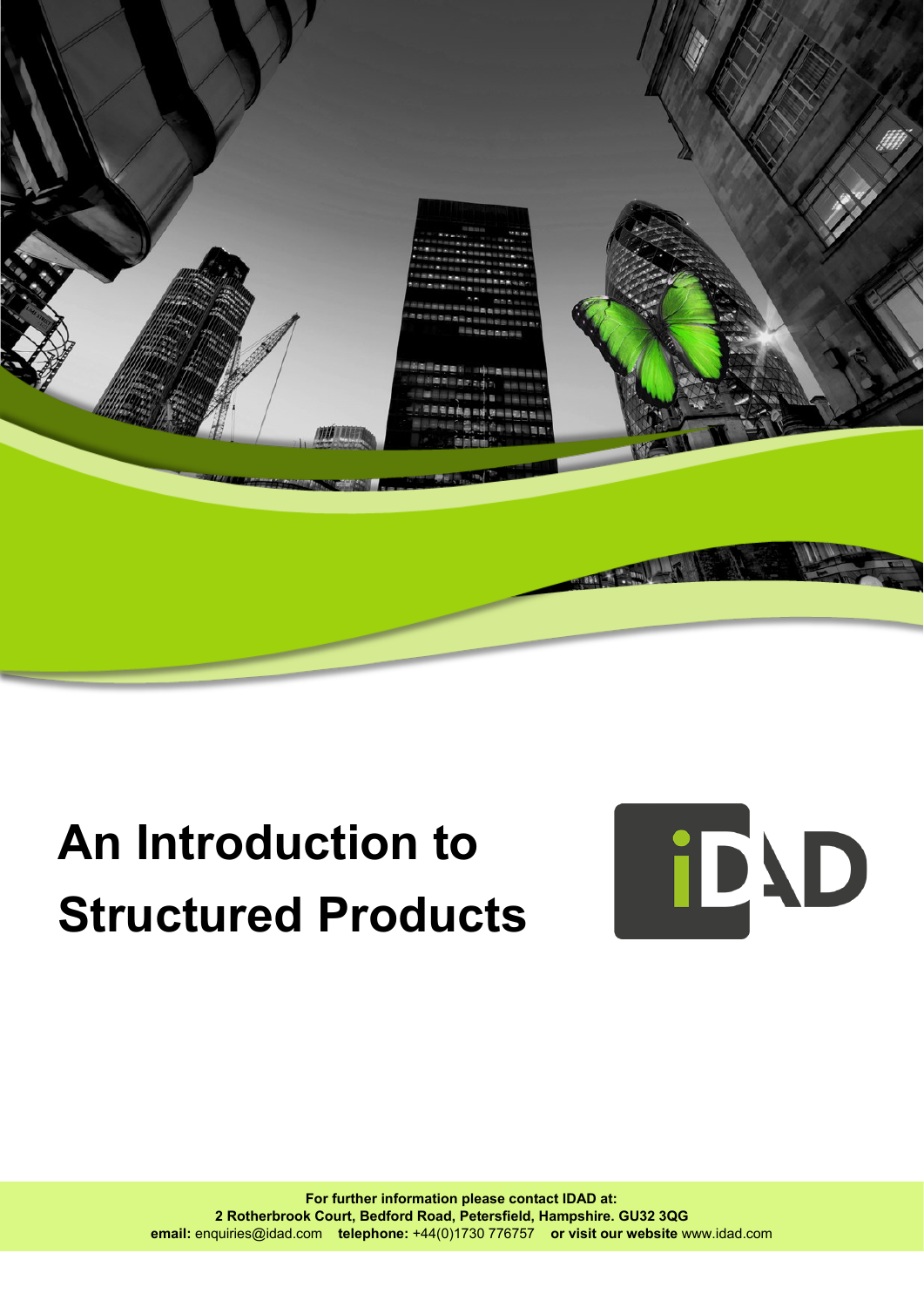



**The Emotions of Investing**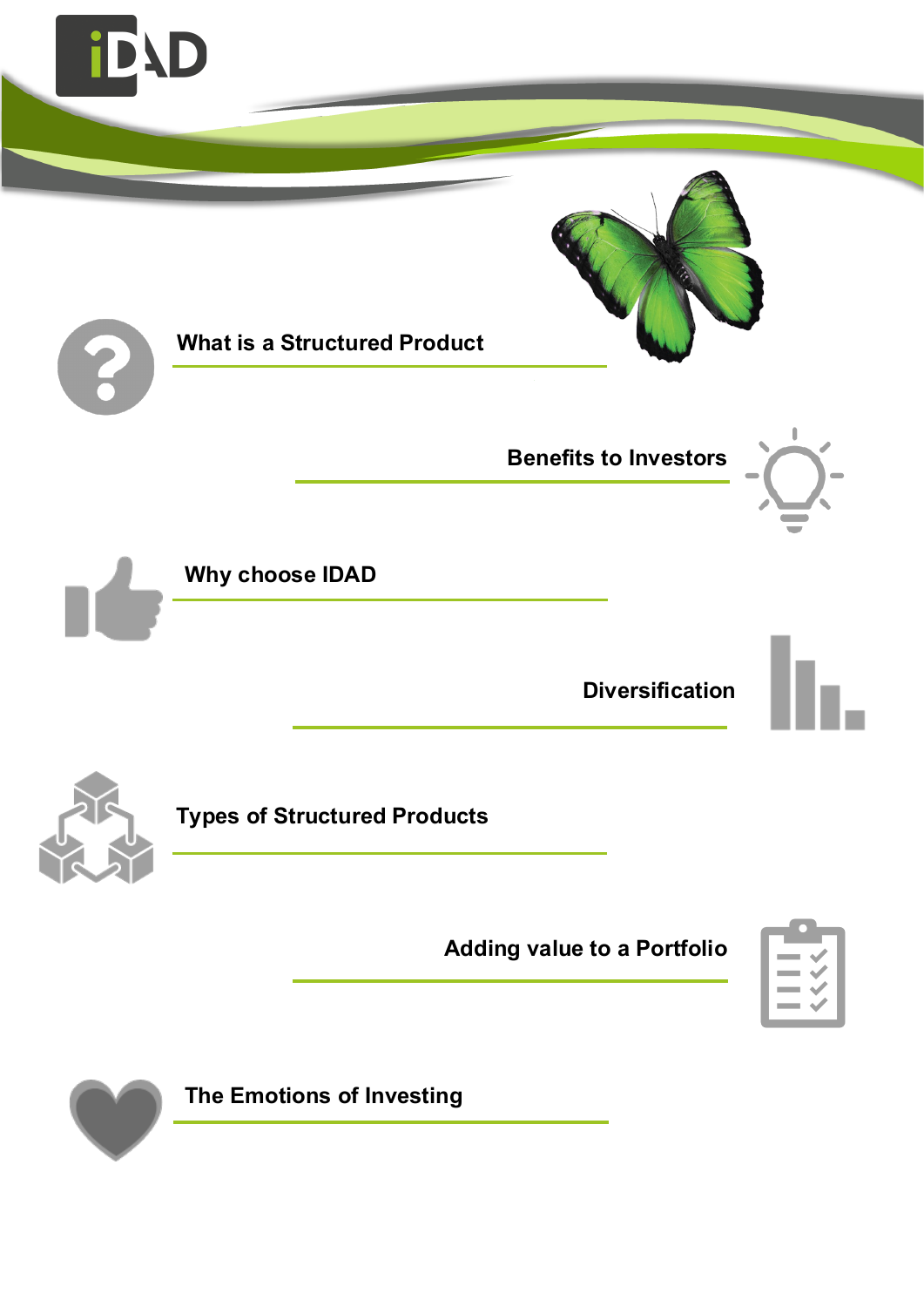



A Structured product is a pre-packaged investment which provides a return based on the performance of an underlying asset such as a stock market index or a basket of shares.

The potential return and level of capital at risk is pre-defined at outset. Payoff profiles can be designed to take advantage of rising, falling or range bound markets, and delivered in a way that can be tailored to meet specific investor needs.

This can help investors plan ahead by offering some certainty over a defined period, and who also want some degree of protection over their initial capital.

With interest rates at an all-time low, many investors are no longer able to secure returns in the bank or building society that they would like. Some have sought higher returns from the stock market, but with uncertainty dogging equity markets many have been disappointed, receiving low returns or even losing money.

**Benefits to Investors**

So what makes structured investments attractive? Structured products can be designed to deliver positive returns in rising, flat and falling markets. Details of how the performance of the investment will be determined, repayment dates and capital risk are all set out prior to investment.

# **Why choose IDAD?**

- **Innovative Products**  market-appropriate new shapes and payoffs
- **Generic Training and Education** a wealth of experience
- **Transparency** explaining products made easy
- **Wide Selection of Issuers**  securing best value for investors
- **Central Support**  always here to deal with generic or specific queries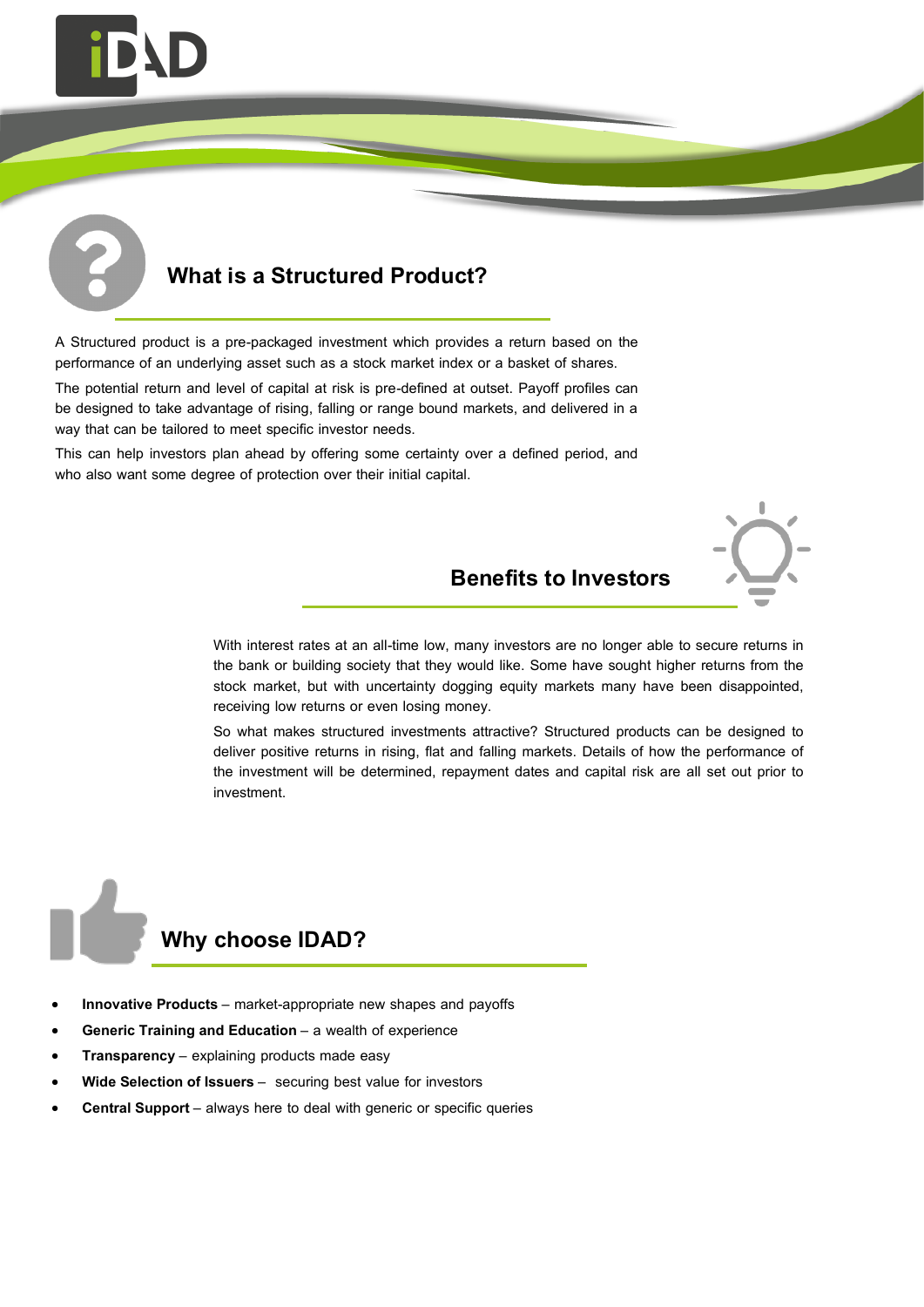

# **Diversification**

Diversification is the practice of spreading your investments around so that your exposure to any one type of asset is limited. Structured products can be designed using different indices for different products and also incorporating counterparty diversification by limiting exposure to different issuers/banks, this can help mitigate risk and volatility with an investors portfolio.



**Types of Structured Products**

#### **Income**

An income product is designed to provide the investor with a steady stream of payments during the term of the investment whilst still providing a pre-defined level of capital protection.

#### **Growth**

Growth products aim to return a growth payment and a pre-defined level of capital protection at maturity of the investment, this investment can provide the opportunity for larger gains than similar income based notes.

#### **Capital Protected**

Structured products can also be designed for investors seeking high levels of capital protection with a guaranteed return and an opportunity to participate in stock market growth.

### **Autocall**

All of the above shapes have regular opportunities to mature early returning both capital and income (the 'autocall' feature).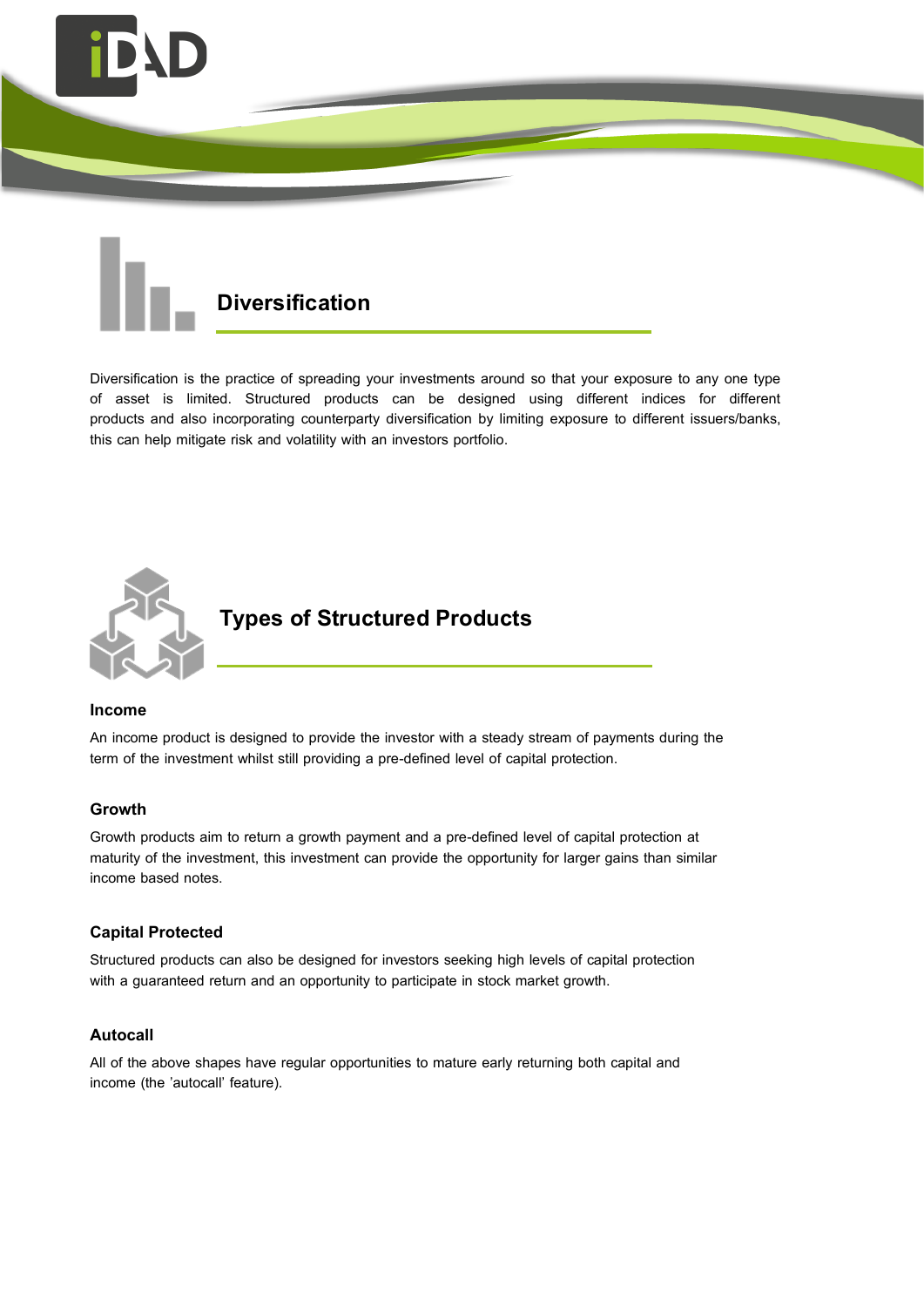

# **The Classic Autocall**

An auto-callable (or 'autocall') product is a fixed term investment which can automatically mature prior to the scheduled maturity date if certain pre-defined conditions are met. The product is designed to offer a pre-determined coupon over a fixed term, based on the underlying asset being above its initial strike level on any given pre-determined observation date.

The criterion for deciding whether the product autocalls is whether the specific underlying is above a predetermined trigger level (the autocall level). This autocall test is usually carried out on a set of pre-defined dates (for example, annually, quarterly, etc.). If a product is autocalled, the investor normally receives a pre-determined coupon along with the capital on that autocall date.

Most autocall products incorporate a protection feature so that, if the autocall trigger has not occurred before the scheduled maturity date, the invested capital benefits from a level of protection. The performance of the underlying in relation to the protection barrier level will determine how much capital is protected and so how much will be returned at maturity.

The diagram below demonstrates how a simple autocall product linked to an index operates. For illustration purposes only, it is assumed that a single index and final level (European-style) barrier have been used. In this example of a five-year semi-annual autocall investment, the autocall barrier is 100%. Consequently the investment autocalls if the underlying index is above its original start level on any of the semi-annual autocall observation dates. The coupon of x% is paid if the product calls on the first observation date, two times x% if the product autocalls on the second date and so on up to and including the maturity date. Should the index level be below the protection barrier level (set at 50%), then capital will be at risk and will be reduced on a 1-for-1 basis.

#### **How the Investment works:**

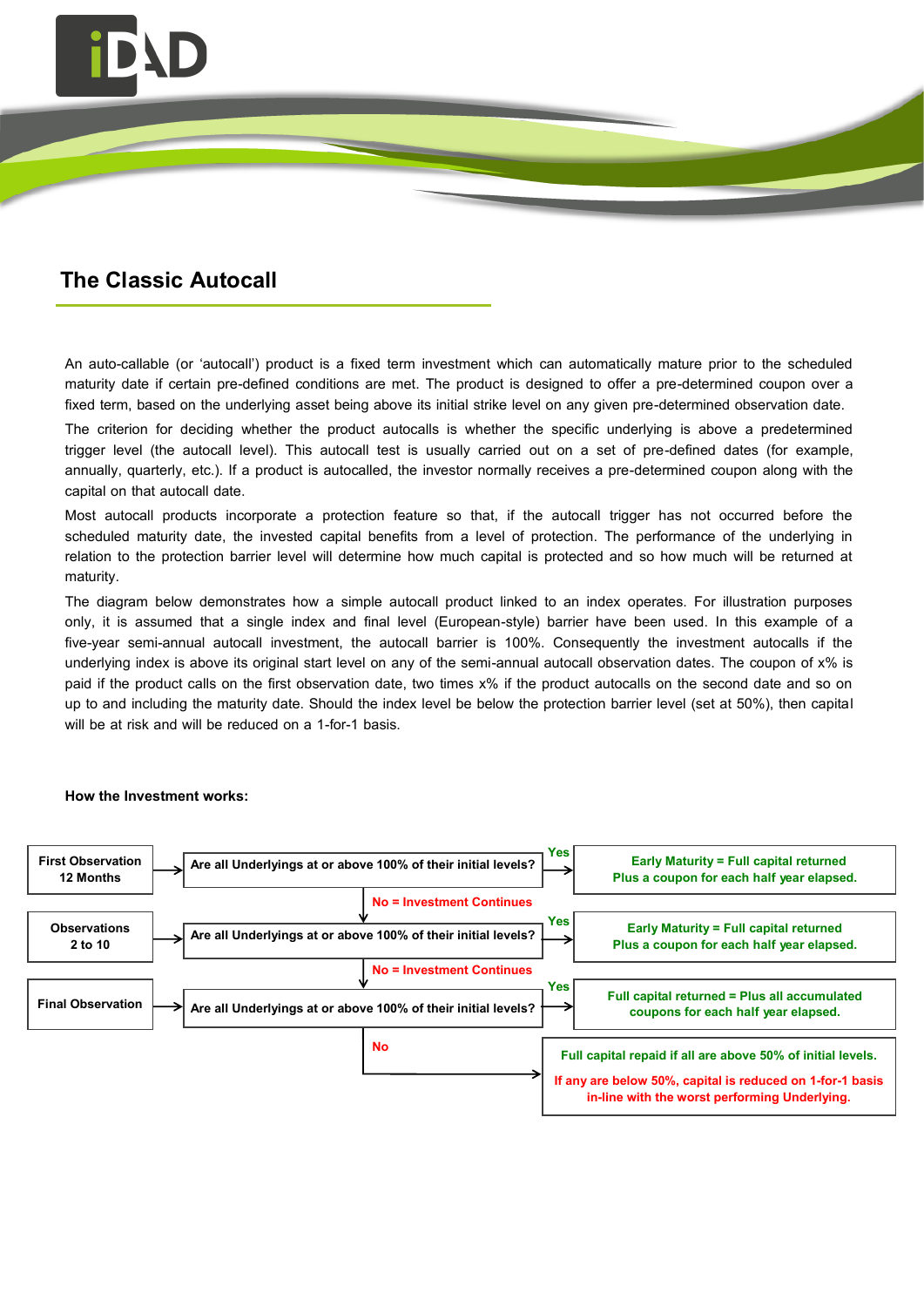

## **Memory Income Autocall**

A step on from the Income Autocall is a note that includes the Memory Feature on the income. This feature has become increasingly popular as it increases the probability of the investor receiving a higher number of income payments.

The rest of the features of the note are the same as the Income Autocall. A structured product based around the classic autocall with the difference being it provides the opportunity for regular income payments across a fixed term. The product is also known as a Phoenix and like the classic autocall has the benefit of a possible early maturity.

The payment of the income is conditional upon the underlying being at or above a specified level. An example would be that the income payment would be triggered where the level of the underlying at the observation date was at least 80% of the initial level. Should this not be the case then no payment is made. The added benefit of the memory feature means that any income previously unpaid will be included when the income trigger is next activated.

The diagram below demonstrates how the investment works based on a 6 year Semi-Annual Memory Income Autocall note. (First autocall observation at 12 months). Income Trigger: 80% of initial level. Autocall Trigger: 100% of initial level, Capital Protection Barrier: 60% Final Level (European style).

#### **How the Investment works:**

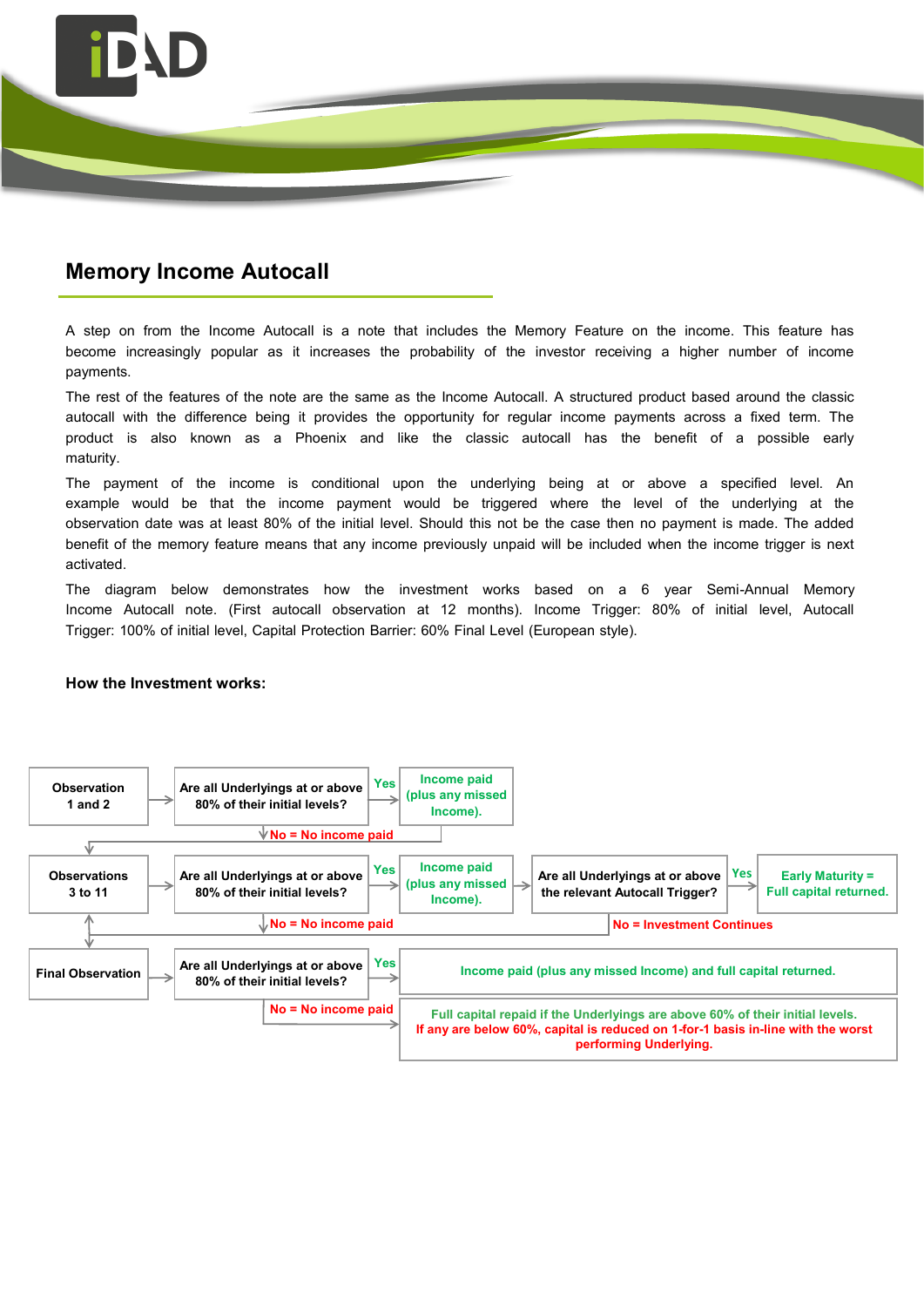



# **Adding Value to a Portfolio**

- Provide a set outcome from the start if X happens you get Y
- Headline Rates helps investor focus
- Can provide regular income payments
- Daily Liquidity if you need to sell out early you can
- Can be designed to produce a suitable level of income or growth at a reduced level of risk
- Provide strong levels of capital protection in exchange for capped returns
- Potential for a positive return in ALL market conditions
- Offer re-investment opportunities if a note matures early



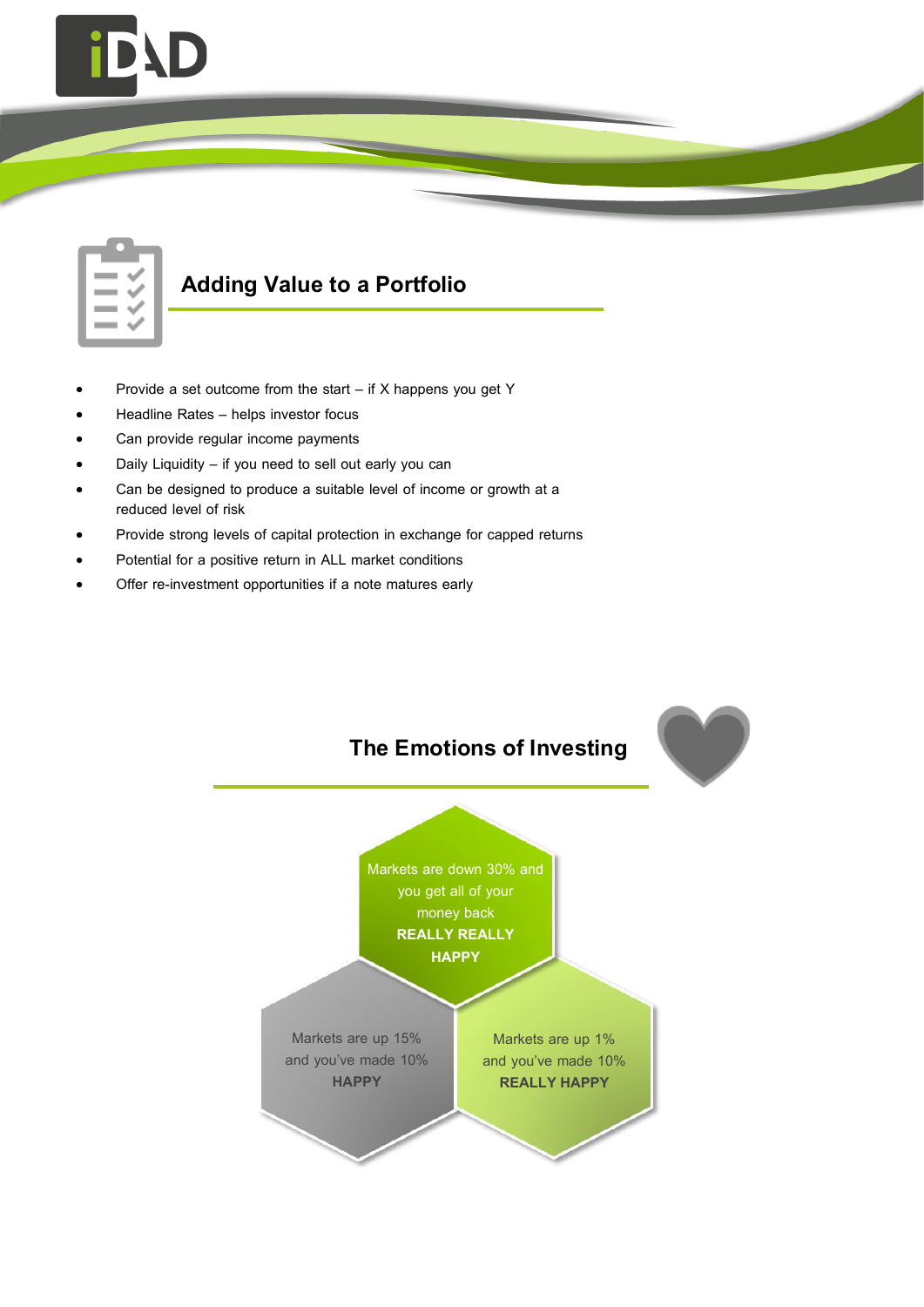

# **Key phrases found on IDAD Factsheets**

| <b>Issuer and Counterparty:</b>    | The name of the Bank that is issuing the note                                                                                                                                      |
|------------------------------------|------------------------------------------------------------------------------------------------------------------------------------------------------------------------------------|
| <b>Credit Ratings:</b>             | Rating given by Credit Rating Agencies, one of the factors used to gauge issuer risk                                                                                               |
| <b>Maximum Term:</b>               | Maximum number of years the note will run for if it doesn't autocall early                                                                                                         |
| <b>Investment Term:</b>            | Type of note, i.e. Semi-Annual Memory Income Autocall                                                                                                                              |
| <b>Autocall:</b>                   | An investment where there are opportunities for the investor to receive capital back early<br>(subject to certain conditions)                                                      |
| <b>Autocall Opportunities:</b>     | The frequency in which the structured product can 'autocall'                                                                                                                       |
| <b>Autocall Trigger:</b>           | The level at which an underlying needs to be in order for the structured note to 'autocall'                                                                                        |
| <b>Income Trigger:</b>             | The percentage of income that is potentially due to be paid (sometimes includes a memory<br>feature)                                                                               |
| <b>Income Rate:</b>                | The level at which an underlying needs to be in order for the income payment to be paid                                                                                            |
| <b>Memory Feature:</b>             | Where income previously unpaid, will be included when the income trigger is next activated                                                                                         |
| <b>Capital Protection Barrier:</b> | Provides a fixed level of protection at maturity i.e. a 60% Final Level (European barrier) means<br>that the underlying has to fall by more than 40% before any capital is at risk |
| <b>Underlying Basket:</b>          | The indices or stocks that make up the investment                                                                                                                                  |
| <b>Subscription Period:</b>        | The length of time the note is open for new trades                                                                                                                                 |
| <b>Issue Price:</b>                | The price paid for the note; all IDAD notes are purchased at 100%                                                                                                                  |
| <b>Strike Date:</b>                | The start date of the note and the date that the levels are recorded to be used for observation<br>dates                                                                           |
| <b>1st Coupon Observation:</b>     | The first date at which the note can potentially qualify for an income payment                                                                                                     |
| <b>1st Autocall Observation:</b>   | The first date at which the note can potentially return the investors capital back to them                                                                                         |
| <b>Final Observation:</b>          | The final opportunity ahead of maturity date for the note to qualify for early maturity                                                                                            |
| <b>Maturity Date:</b>              | The end date of the note (if it hasn't already autocalled)                                                                                                                         |
| ISIN:                              | Structured product identifier number to be used on your trade instruction                                                                                                          |



**For more information find us at www.idad.com or contact us at enquiries@idad.com**